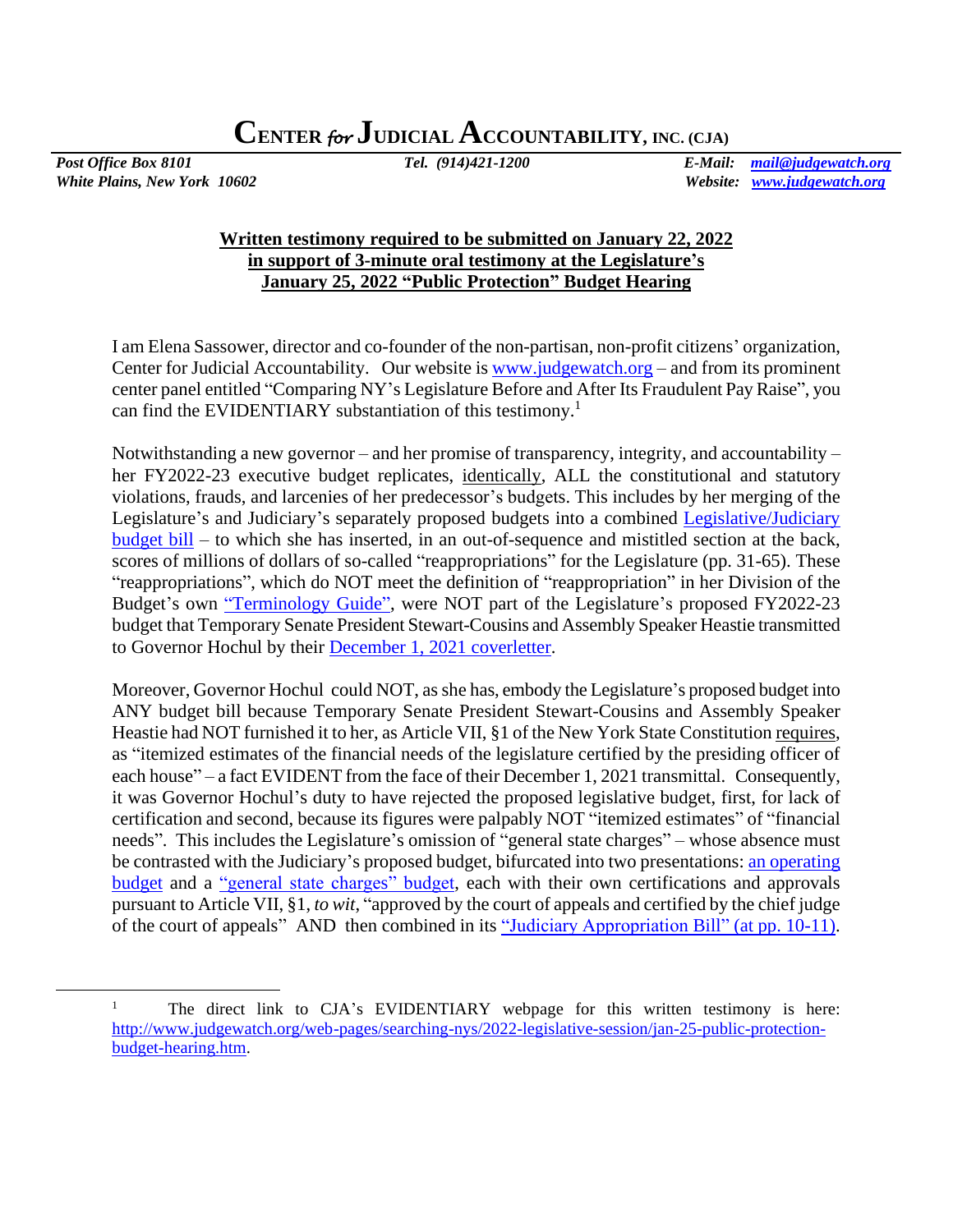Governor Hochul also failed to discharge her duty with respect to the Judiciary budget – also pursuant to Article VII, §1 – namely, to make "recommendations".

Indeed, Governor Hochul made not a single "recommendation" as to the proposed budgets of either the Legislature or Judiciary – notwithstanding there were a great, great many recommendations for her to have made, particularly as she trumpets transparency, integrity, and accountability. Among these, for the Judiciary, were recommendations pertaining to its "reappropriations".

The "reappropriations" sought by the Judiciary's FY2022-23 proposed budget – which appear at [pages 24-30 of Governor Hochul's Legislative/Judiciary budget bill #S.8001/A.9001](https://www.budget.ny.gov/pubs/archive/fy23/ex/approps/leg-judi.pdf) – were NOT in the Judiciary's budget narrative or its budget tables. Rather, and without any explanation, they were only in its ["Judiciary Appropriation](http://ww2.nycourts.gov/sites/default/files/document/files/2021-12/FY2023_FINAL-JUDICIARY_LINKED_0.pdf) Bill" (at pp. 12-19), where they replicate ALL the statutory and constitutional violations of past years – with a startling addition of a significant number of new "reappropriations" whose specificity make evident that they do not meet the definition for "reappropriation" in the Division of the Budget's "Terminology Guide".

Governor Hochul – like the members of the State Legislature, Attorney General James, Comptroller DiNapoli, and her lieutenant governor, former Senator Brian Benjamin – is fully-aware of the flagrant unconstitutionality, fraud, lawlessness, and larceny of the state budget. This includes with respect to the pay raises it embeds for the governor, lieutenant governor, the legislators, attorney general, comptroller, and New York's state judges, as I alerted her to the situation on two separate occasions:

- (1) by a [May 4, 2018 e-mail,](http://www.judgewatch.org/web-pages/elections/challengers/hochul-kathy.htm) when she was seeking re-election as lieutenant governor, and I furnished her with the relevant details pertaining to CJA's citizen-taxpayer actions establishing the unconstitutionality, fraud, larceny and fraud of the budget and the pay raises – about which I had testified at the Legislature's budget hearings, including the January 30, 2018 "public [protection" budget hearing](http://www.judgewatch.org/web-pages/searching-nys/2018-legislature/jan-30-2018-hearing.htm) and th[e February 5, 2018 budget hearing on "local](http://www.judgewatch.org/web-pages/searching-nys/2018-legislature/feb-5-2018-hearing.htm)  [government officials/general government"](http://www.judgewatch.org/web-pages/searching-nys/2018-legislature/feb-5-2018-hearing.htm) – and had embodied in fullydocumented complaints I had filed with New York's criminal and ethics authorities;
- (2) by [a July 15, 2019 NOTICE, with accompanying analysis](http://www.judgewatch.org/web-pages/searching-nys/force-of-law-commissions/part-hhh-chapter59-laws-2018/7-15-19-analysis-of-report.htm) of the December 10, 2018 report of the Committee on Legislative and Executive Compensation, sent certified mail, to her and Governor Cuomo.

I have every reason to believe that Governor Hochul is also fully knowledgeable of my [June 4, 2020](http://www.judgewatch.org/web-pages/searching-nys/2020-legislative/da-complaints-to-soares-plus-61-more.htm)  [grand jury/public corruption complaint](http://www.judgewatch.org/web-pages/searching-nys/2020-legislative/da-complaints-to-soares-plus-61-more.htm) to Albany County District Attorney Soares, naming her as the second complained-against constitutional officer, after then Governor Cuomo, for colluding in larceny and fraud of the FY2020-21 state budget and the pay raises.

The Legislature is itself fully knowledgeable of that June 4, 20201 grand jury/public corruption complaint – which is also against all its 213 members. This includes because I testified about it at